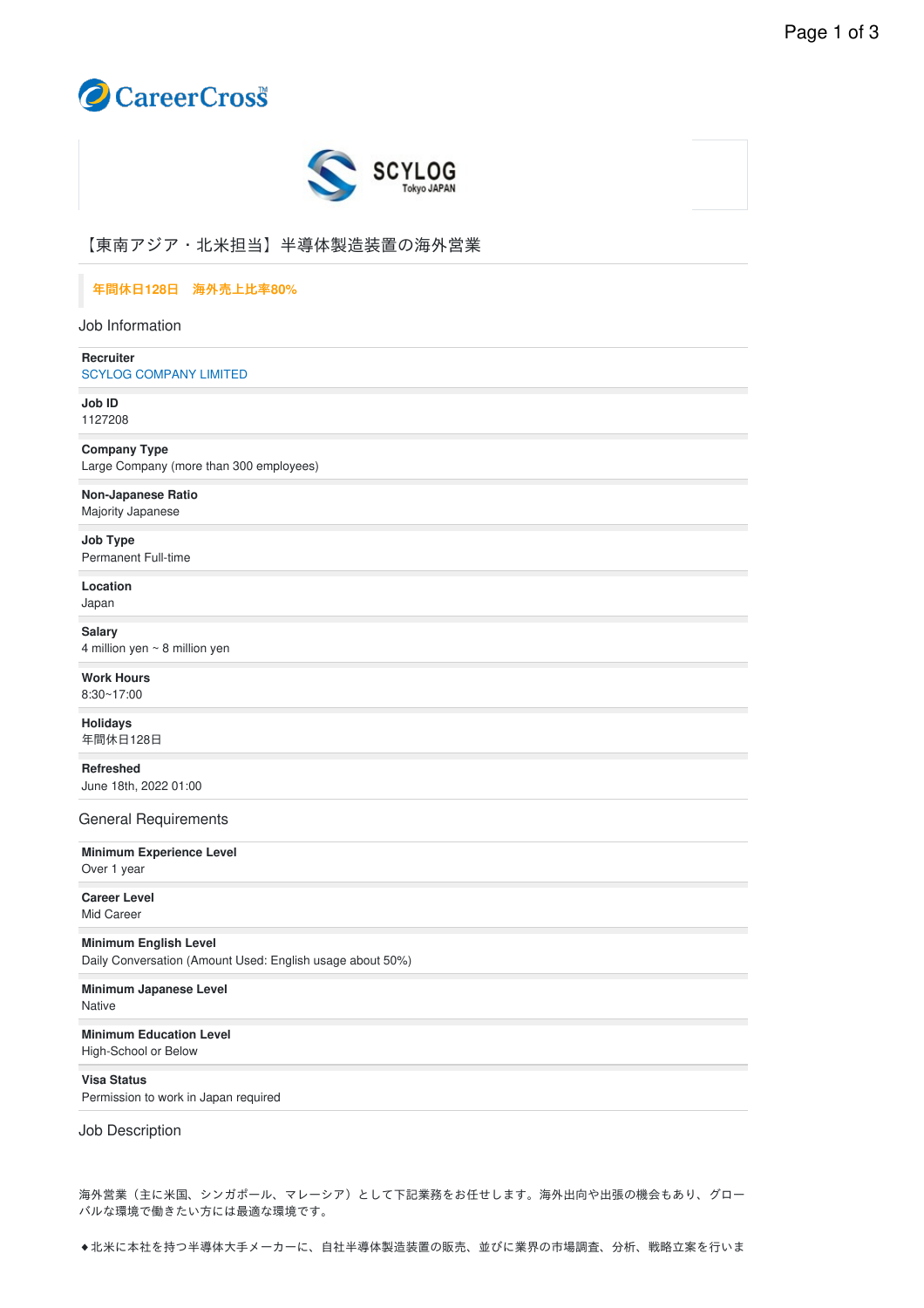商談獲得からお客様先での装置検収完了までのすべての業務に携わります。

■事業について: 半導体製造装置(FPD,ワイヤーボンディング等)の研究・開発・設計・製造・販売および保守サービス 加えてヘルスケア、産業機器・その他事業を展開しています。 半導体は5G/IOTを控え安定成⻑を続けており、更なる事業拡⼤の為、組織の強化を急いでいます。

### Required Skills

す。

【必須要件】下記いずれかの経験をお持ちの方

- ・商社やメーカー、消費財メーカーにおける法⼈営業経験2年以上
- ・不動産や⾦融など⾼額単価商材の営業経験2年以上
- ・ビジネス以上の英語力 (TOEIC700点以上)

【歓迎要件】

- ・モノづくり業界における経験
- ・基礎的なIT知識
- ・無形商材の法人営業経験
- ・マネージメント経験10⼈以上

【求める⼈物像】

・目標達成思考の強い方

・明るい⽅

### Company Description

# **SCYLOG**株式会社(サイログ)は、**IT**コンサルティング、**SAP**社**ERP**保守運営サービス、**IT**アウトソーシングを実施してお ります。

プロジェクトマネジメント、オフィス移転、ITサポートなどお客様のご要望に合わせたサービスを提供しており、主に多く の外資系企業のお客様とのお取引で豊富な実績を持っております。SAPアプリケーションの運用保守、改善要望・追加開発 の実施、コスト最適化·低減のご提案などのSAP社ERP保守運用サービスに注力しています。全てのサービスはマルチリン ガル(日本語・英語・中国語など)で対応が可能ですので、日系企業の海外導入、外資系企業の国内導入に関してもご相談 ください。

### 全てのサービスはマルチリンガル(日本語・英語・中国語など)で対応が可能

日系企業の海外導入、外資系企業の国内導入に関してもご相談ください。 サイログが携わるプロジェクトは、主に3つの種類に分類することができます。

#### 1. 日系企業の国内導入

日系企業の国内導入。日本全国で対応が可能です。複雑なビジネスプロセスや日系企業ユーザーのハイレベルな業務・シス テム要求に応えます。

#### 2. 日系企業の海外導入

日系企業の海外拠点導入。日本本社の要件をとりまとめ、それを海外現地法人に展開します。現地の法的・会計要件を踏ま え、海外ローカルパートナーと連携を支援致します。

#### **3.** 外資系企業の国内導⼊

外資系企業の日本法人への導入。海外親会社や日本法人の外国人トップマネジメントとのやり取り等を円滑に行い、比較的 短期間でのプロジェクト完遂を行います。多言語対応可能。

### 【各種サービス】

#### **ERP**運⽤保守サービス

社内には、アジア各国出⾝のマルチリンガルのマイクロソフト認定コンサルタント、プロジェクトマネージャーを多数擁し ておりますので、⽇本国内に留まらず、幅広いグローバルプロジェクトサポートが可能です。

プロジェクト・マネジメント